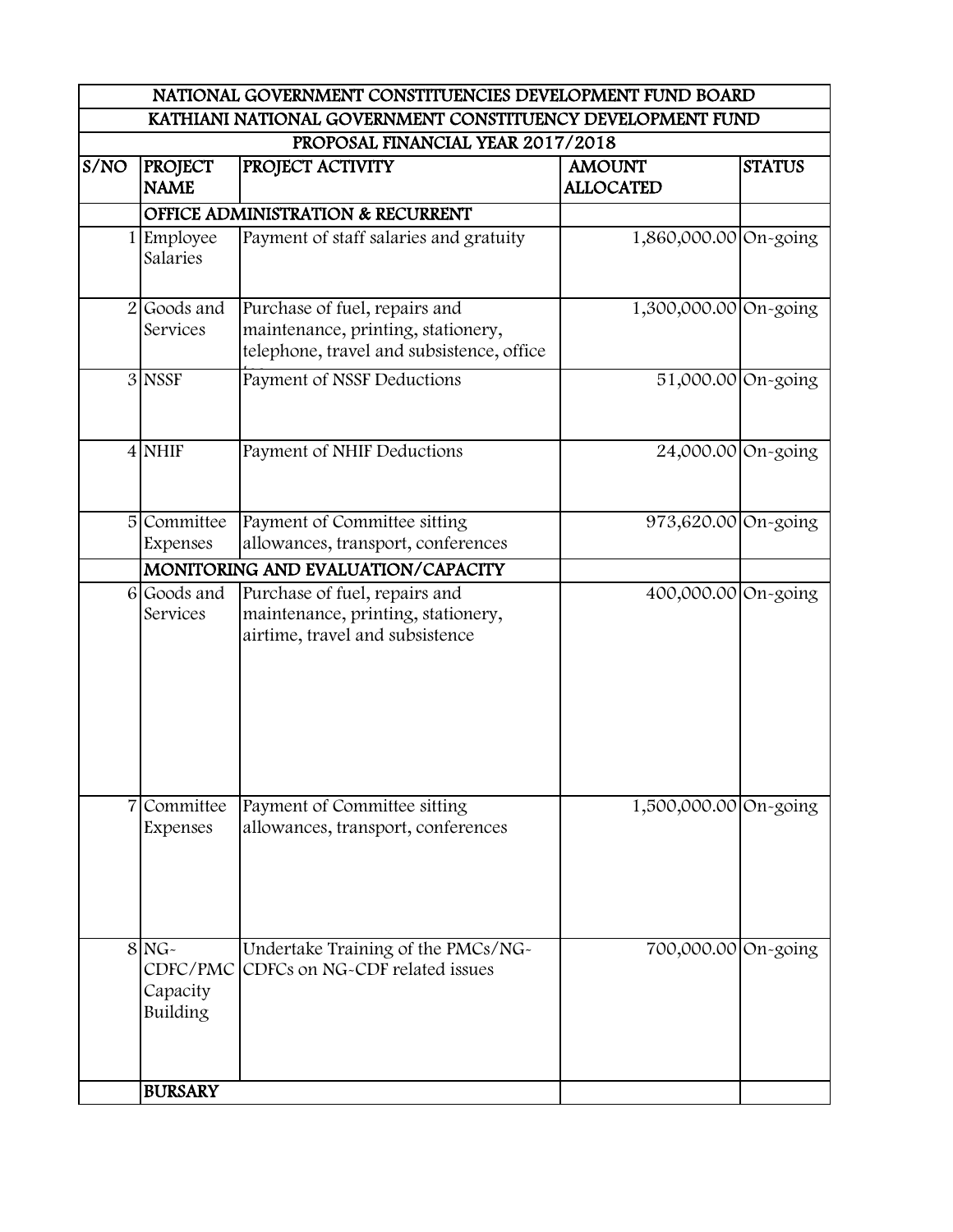| 9 Bursary<br>Secondary<br>Schools      | Payment of bursary to needy student                                                                                             | 13,000,000.00 On-going |  |
|----------------------------------------|---------------------------------------------------------------------------------------------------------------------------------|------------------------|--|
| 10 Bursary<br>Tertiary<br>Institutions | Payment of bursary to needy student in<br>Secondary and Tertiary Institutions                                                   | 7,300,000.00 On-going  |  |
| <b>EMERGENCY</b>                       |                                                                                                                                 |                        |  |
| 11 Emergency<br>reserve                | Emergency Intervention for unforeseen<br>events                                                                                 | 4,568,965.52 On-going  |  |
| <b>SPORTS</b>                          |                                                                                                                                 |                        |  |
| 12 Sporting<br>activities              | Organize sports tournament for football,<br>netball and volleyball teams within the<br>constituency as well as puchasing Sports | 1,736,000.00 On-going  |  |
|                                        | <b>EDUCATION -PRIMARY SCHOOLS</b>                                                                                               |                        |  |
| 13 Kathalani<br>Primary<br>School      | Construction of 3 new classroom to<br>completion                                                                                | 2,500,000.00 New       |  |
| 14 Kisovo<br>Primary<br>School         | Renovation of 11 classrooms-Reroofing,<br>plastering and painting                                                               | 1,500,000.00 New       |  |
| 15 Kisovo<br>Primary<br>School         | Construction of a six door toilet                                                                                               | 500,000.00 New         |  |
| Primary<br>School                      | 16 Mutumbini Renovation of 8 classroom-reroofing,<br>plastering and painting                                                    | 1,400,000.00 New       |  |
| Primary<br>School                      | 17 Kithunguini Renovation of 6 classroom-reroofing,<br>plastering and painting                                                  | 1,200,000.00 New       |  |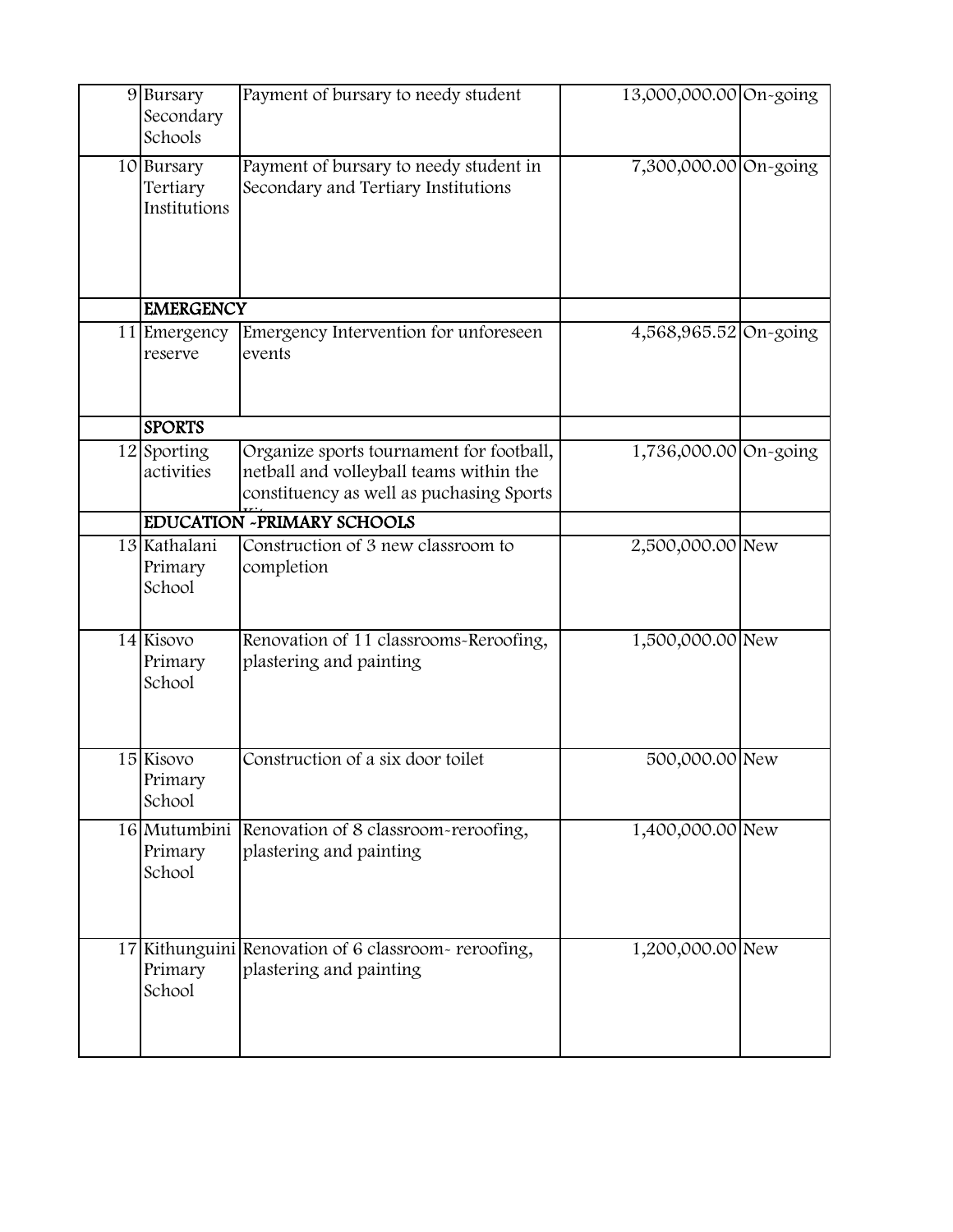| 18 Iveti<br>Primary<br>School    | Renovation of 8 classroom-reroofing,<br>plastering and painting    | 1,500,000.00 New |  |
|----------------------------------|--------------------------------------------------------------------|------------------|--|
| 19 Kituluni<br>Primary           | Renovation of 8 classroom-reroofing,<br>plastering and painting    | 1,400,000.00 New |  |
| 20 Kathiani<br>Primary<br>School | Renovation of 7- reroofing, plastering<br>and painting             | 1,000,000.00 New |  |
| 21 Kitie<br>Primary<br>School    | Renovation of 11 classroom and Admin<br>block                      | 1,500,000.00 New |  |
| 22 kikata<br>Primary<br>School   | Renovation of 7 classrooms- reroofing,<br>plastering and painting  | 1,000,000.00 New |  |
| 23 kikata<br>Primary<br>School   | Construction of a six door toilet                                  | 500,000.00 New   |  |
| 24 Ngoleni<br>Primary<br>School  | Renovation of 7 classrooms- reroofing,<br>plastering and painting  | 1,000,000.00 New |  |
| 25 Ngoleni<br>Primary<br>School  | Construction of a six door toilet                                  | 500,000.00 New   |  |
| 26 Kaiani<br>Primary<br>School   | Renovation of 11 classrooms- reroofing,<br>plastering and painting | 1,500,000.00 New |  |
| 27 Ngiini<br>Primary<br>School   | Renovation of 9 classrooms- reroofing,<br>plastering and painting  | 1,400,000.00 New |  |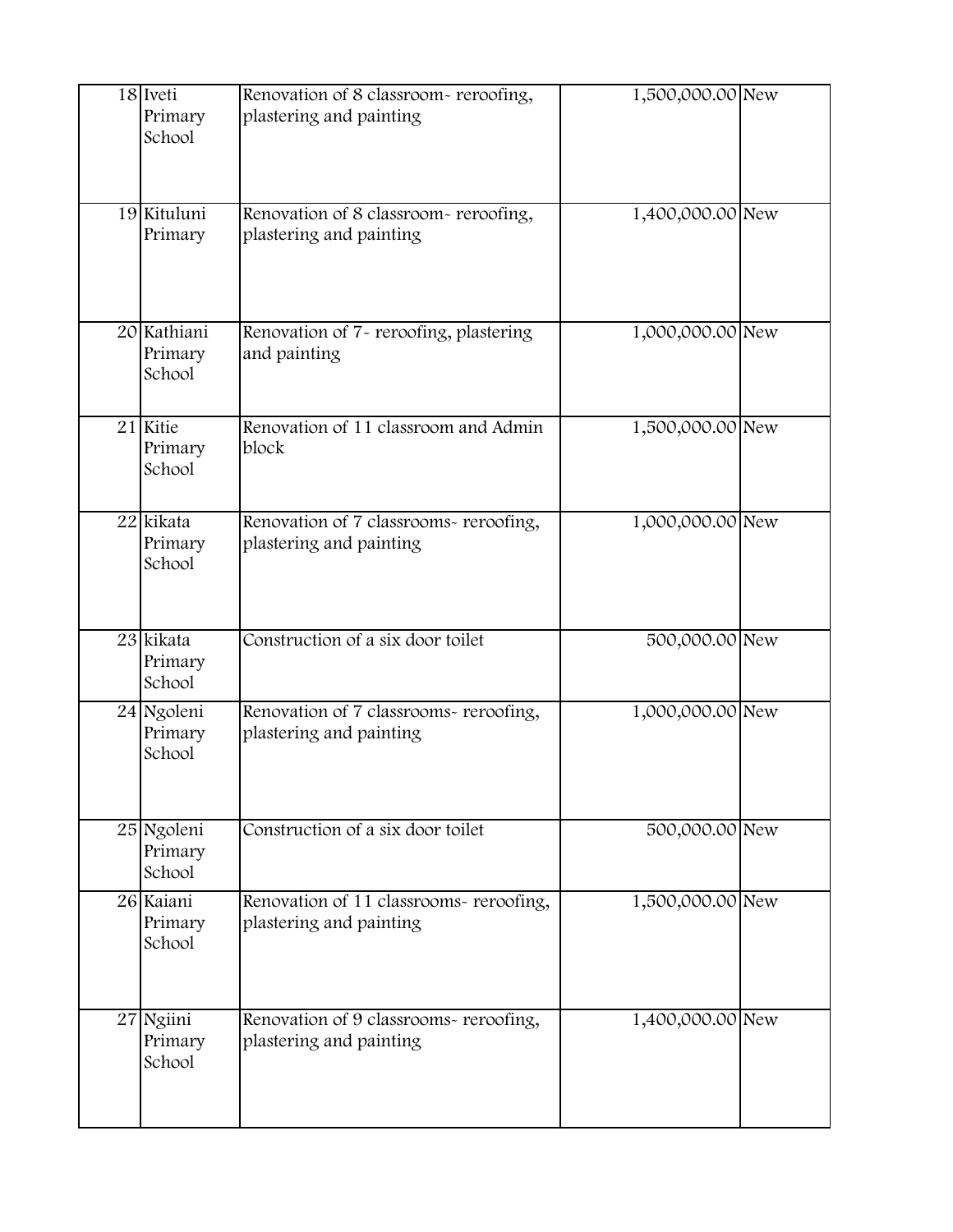| 28 Ngiini<br>Primary<br>School     | Construction of a 8 door toilet                                                                                                                                                                                             | 600,000.00 New   |  |
|------------------------------------|-----------------------------------------------------------------------------------------------------------------------------------------------------------------------------------------------------------------------------|------------------|--|
| Primary<br>School                  | 29 Muonyweni Renovation of 12 classrooms-reroofing,<br>plastering and painting                                                                                                                                              | 1,600,000.00 New |  |
| mary<br>School                     | 30 MitaboniPri Renovation of 10 classrooms-reroofing,<br>plastering and painting                                                                                                                                            | 1,583,731.78 New |  |
| 31 Kwamuund<br>a Primary<br>School | Construction of a new classrooms to<br>completion(kshs.900,000), renovation of<br>5 classrooms(Ksh.1,200,000) - reroofing,<br>plastering and painting, fencing-using<br>barbed wire and angle line posts (Kshs.<br>400,000) | 2,500,000.00 New |  |
| 32 Mathunya<br>Primary<br>School   | Renovation of 5 classrooms- reroofing,<br>plastering (Kshs. 800,000) and<br>construction of a new admin. block<br>(Kshs. 1,000,000)                                                                                         | 1,800,000.00 New |  |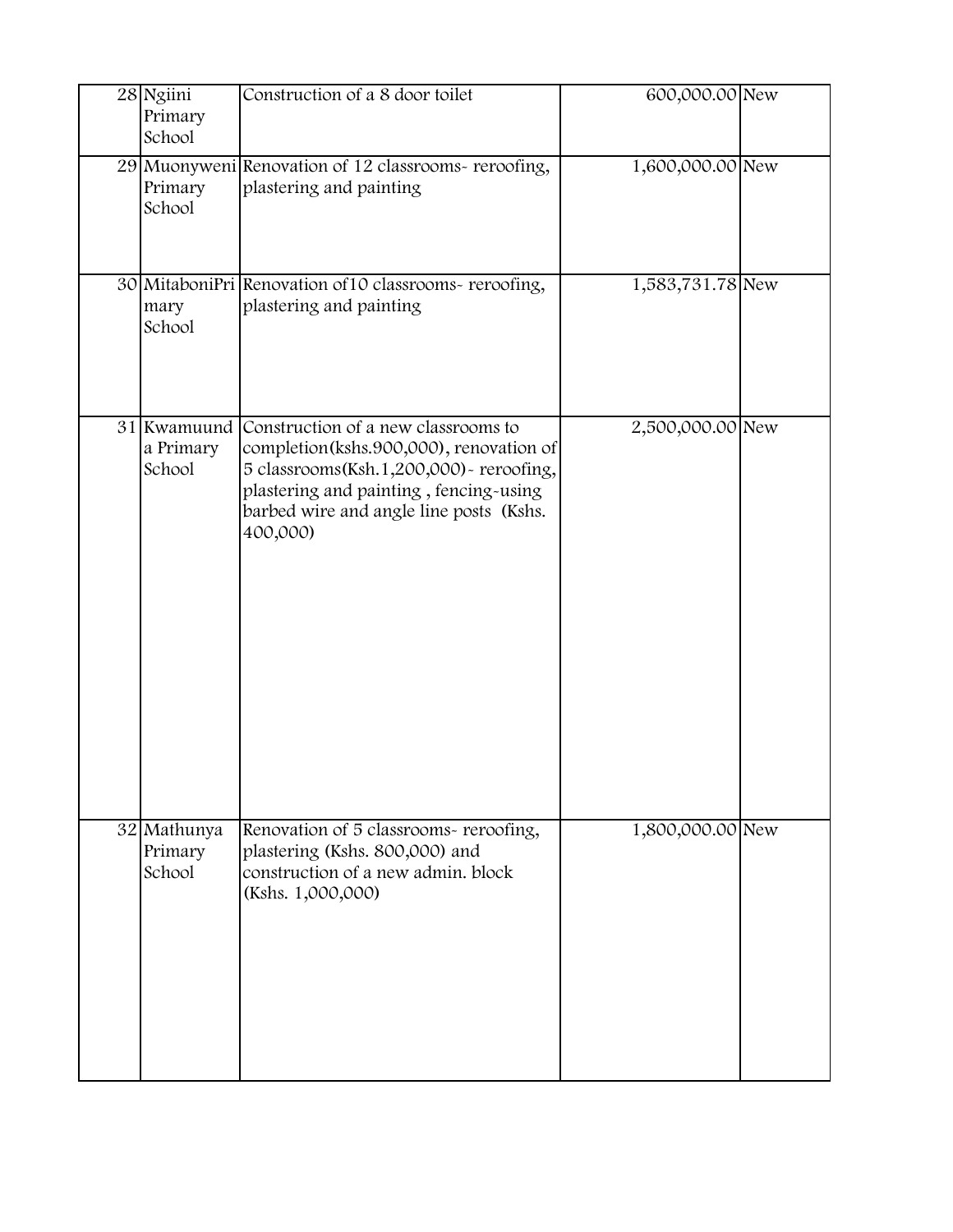|                     | 33 Kwangolya<br>Primary<br>School          | Ground leveling                                                      | 1,736,000.00 New      |  |
|---------------------|--------------------------------------------|----------------------------------------------------------------------|-----------------------|--|
|                     | 34 Katitu<br>Primary<br>School             | Purchase 3.3 acres of land for expansion<br>of the school            | 4,100,000.00 New      |  |
|                     |                                            | EDUCATION ~SECONDARY SCHOOLS                                         |                       |  |
|                     | 35 Miumbuni<br>Secondary<br>School         | Completion of dormitory -plastering,<br>doors and windows, painting  | 3,800,000.00 On-going |  |
|                     | 36 Mbuuni<br>secondary<br>School           | Completion of a dining hall-roofing,<br>plastering, door and windows | 1,100,000.00 On-going |  |
|                     | 37 Rev. Kitonyi<br>Secondary<br>School     | Completion of computer lab-roofing,<br>plastering, door and windows  | 400,000.00 On-going   |  |
|                     | 38 Kathuni<br>Secondary<br>School          | Construction of 2 new classrooms to<br>completion                    | 1,600,000.00 New      |  |
| $\overline{3}9$ St. | Benedicts<br>Kituli<br>Secondary<br>School | Completion of laboratory-roofing,<br>plastering, door and windows    | 500,000.00 On-going   |  |
|                     | 40 Kisovo<br>secondary<br>School           | Completion of laboratory-roofing,<br>plastering, door and windows    | 500,000.00 On-going   |  |
|                     | <b>OTHERS</b>                              |                                                                      |                       |  |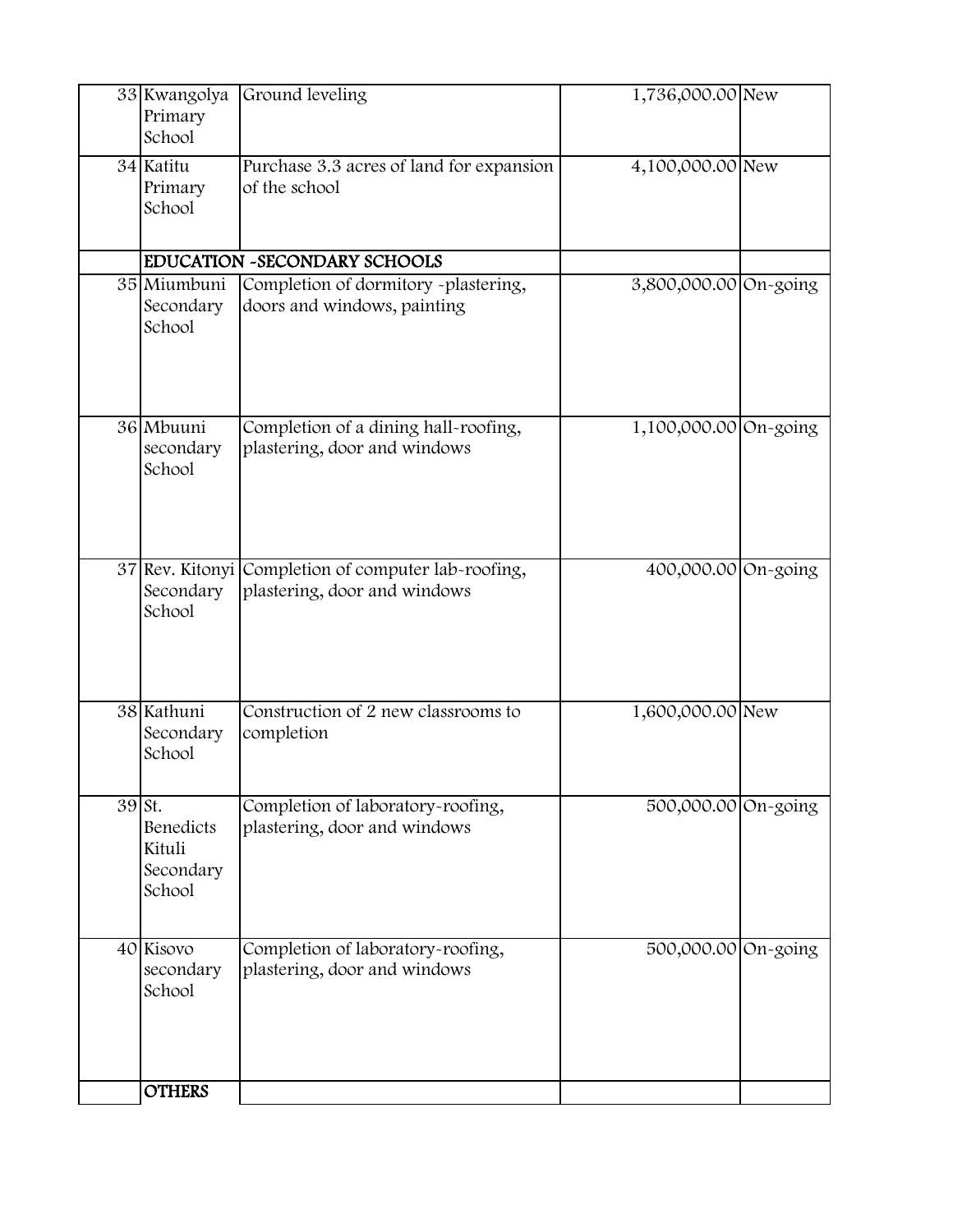| 41 Strategic         | Preparation of a 5 Year (2018-2022)                                          | 3,000,000.00 New     |  |
|----------------------|------------------------------------------------------------------------------|----------------------|--|
| plan                 | Strategic Plan for NG-CDF Kathiani                                           |                      |  |
|                      |                                                                              |                      |  |
|                      |                                                                              |                      |  |
|                      |                                                                              |                      |  |
|                      | 42 Constituenc Installation of Satelite antenna, Router,                     | 4,677,027.52 New     |  |
| y Hubs               | Digital access kit, Digital ruggedized                                       |                      |  |
|                      | Tablet, WI-FI with outdoor wireless<br>device complete with 12U cabinet with |                      |  |
|                      | installation accessories by Telkom Kenya                                     |                      |  |
|                      | Ltd at Kathiani boys, Kaani Lions Girls,                                     |                      |  |
|                      | General Mulinge High School and ABC                                          |                      |  |
|                      | Mitaboni Girls @ Kshs 1,169,256.80<br>each                                   |                      |  |
|                      |                                                                              |                      |  |
|                      |                                                                              |                      |  |
|                      |                                                                              |                      |  |
|                      |                                                                              |                      |  |
|                      |                                                                              |                      |  |
|                      |                                                                              |                      |  |
|                      |                                                                              |                      |  |
|                      |                                                                              |                      |  |
|                      |                                                                              |                      |  |
|                      |                                                                              |                      |  |
|                      |                                                                              |                      |  |
|                      |                                                                              |                      |  |
|                      |                                                                              |                      |  |
|                      |                                                                              |                      |  |
|                      |                                                                              |                      |  |
|                      |                                                                              |                      |  |
| Total                |                                                                              | 81,310,344.82        |  |
|                      | ADMINISTRATION AND RECURRENT EXPENDITURE                                     |                      |  |
|                      | 1 Administrat To cater for administration and                                | 1,000,000.00 Ongoing |  |
| ion and<br>Recurrent | recurrent expenditure                                                        |                      |  |
| Expenditur           |                                                                              |                      |  |
| e                    |                                                                              |                      |  |
| <b>BURSARY</b>       |                                                                              |                      |  |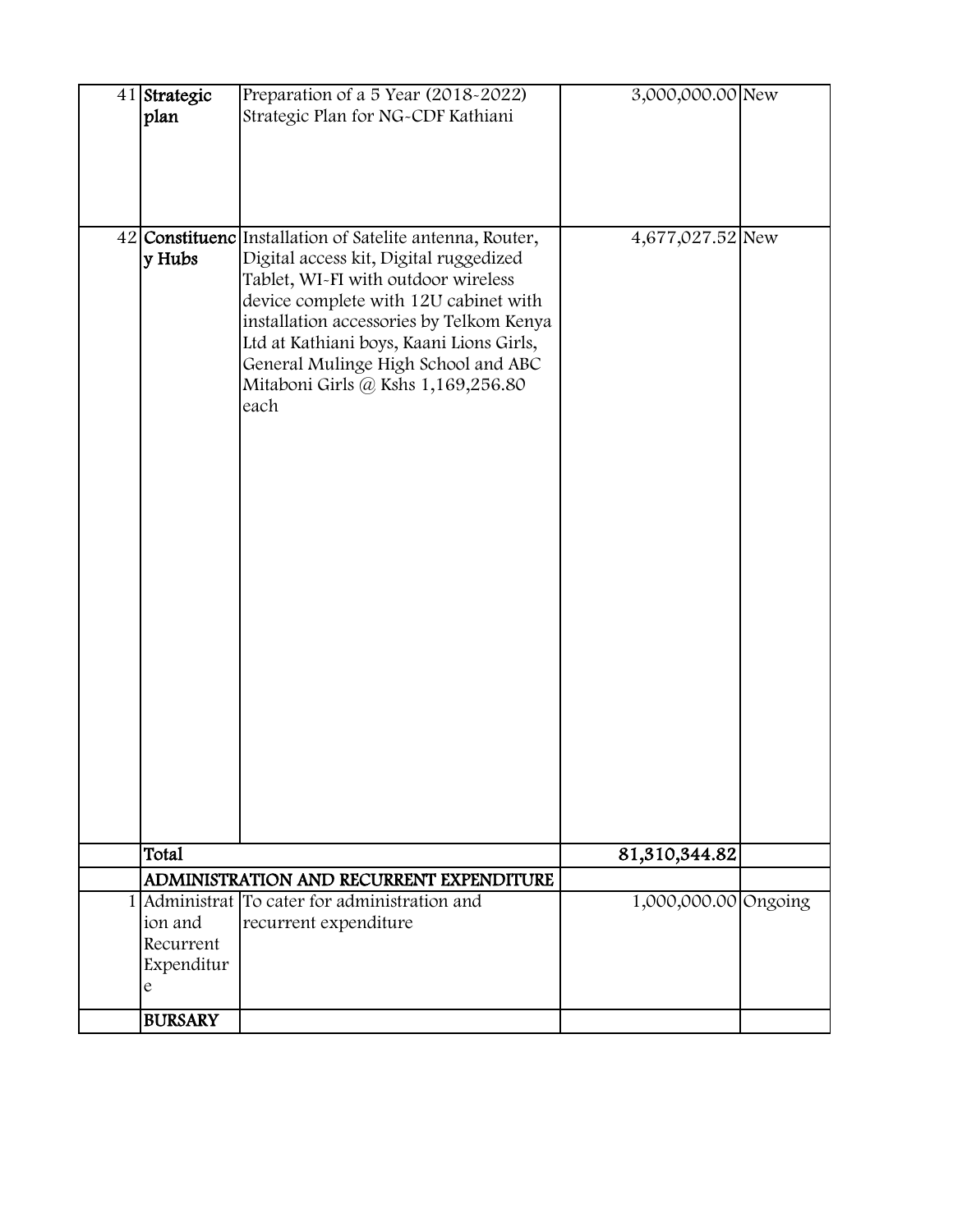|                | 2 Bursary               | Payment of bursary to needy students in<br>Secondary and Tertiary Institutions                                   | 4,500,000.00 Ongoing |            |
|----------------|-------------------------|------------------------------------------------------------------------------------------------------------------|----------------------|------------|
|                | <b>TOTAL</b>            |                                                                                                                  | 5,500,000.00         |            |
|                | <b>TOTAL ALLOCATION</b> |                                                                                                                  | 86,810,344.82        |            |
| 1              | Goods and<br>Services   | Purchase of fuel, repairs and<br>maintenance, printing, stationery,<br>telephone, travel and subsistence, office | 282,344.83           | $On-going$ |
| $\overline{2}$ | Committee<br>Expenses   | Payment of Committee sitting<br>allowances, transport, conferences                                               | 400,000.00           | On-going   |
|                |                         | MONITORING EVALUATION AND CAPACITY                                                                               |                      |            |
| 3              | Goods and<br>Services   | Purchase of fuel, repairs and<br>maintenance, printing, stationery,<br>Airtime, travel and subsistence           | 101,000.00           | On-going   |
| $\overline{4}$ | Committee<br>Expenses   | Payment of Committee sitting<br>allowances, transport, conferences                                               | 240,000.00           | On-going   |
|                | <b>EMERGENCY</b>        |                                                                                                                  |                      |            |
| 5              | Emergency<br>reserve 5% | Emergency Intervention for unforeseen<br>events                                                                  | 568,965.51           | On-going   |
|                | <b>BURSARY</b>          |                                                                                                                  |                      |            |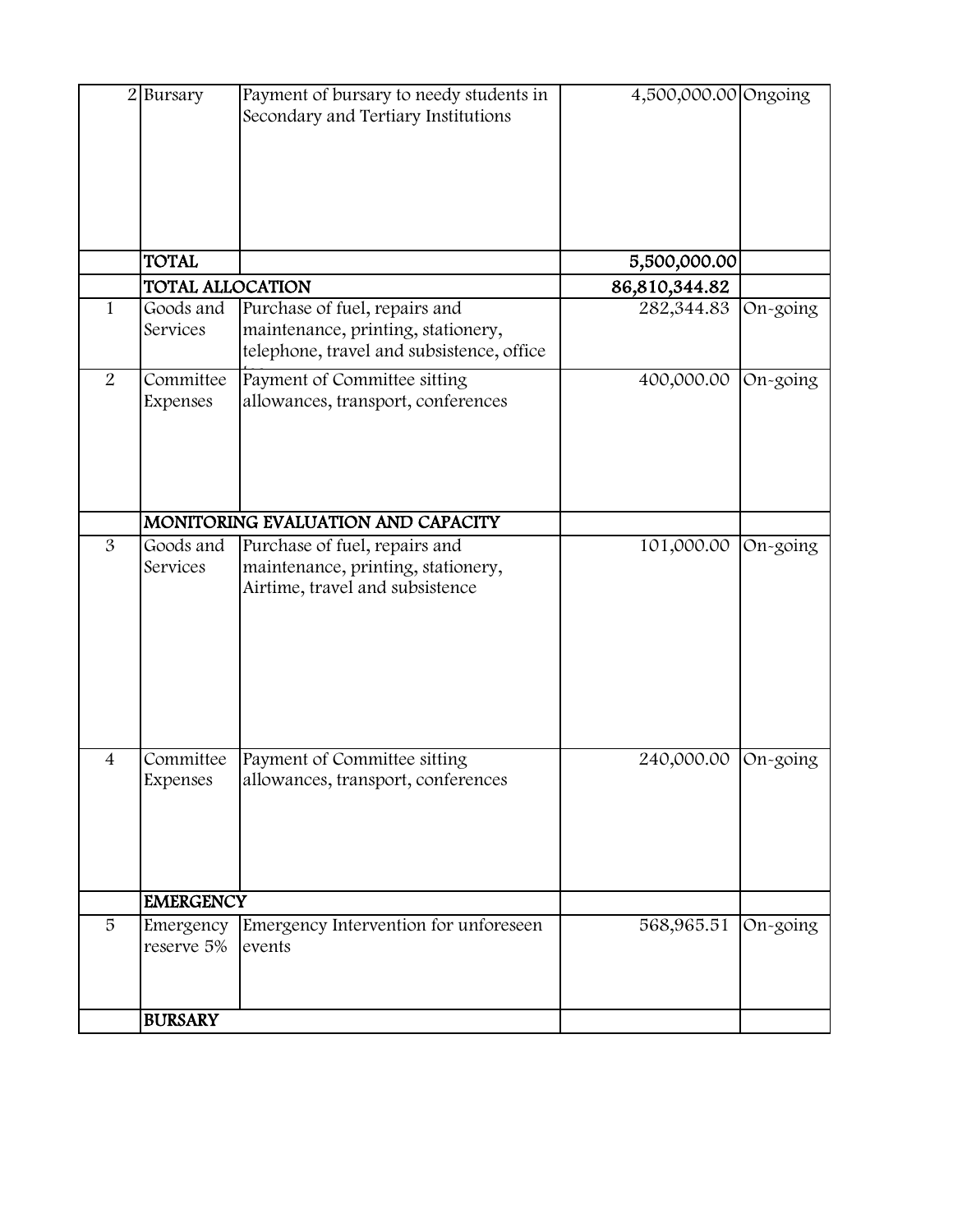| 6              | Bursary<br>Secondary<br>Schools     | Payment of bursary to needy student in<br>Secondary Schools                                     | 600,000.00 | On-going   |
|----------------|-------------------------------------|-------------------------------------------------------------------------------------------------|------------|------------|
| $\overline{7}$ | Bursary<br>Tertiary<br>Institutions | Payment of bursary to needy student in<br>Universities and Tertiary Institutions                | 400,000.00 | On-going   |
|                |                                     | <b>EDUCATION - PRIMARY SCHOOLS</b>                                                              |            |            |
| 8              | Kwangolya<br>Primary<br>School      | Construction of benches (Kshs 177,000)<br>and planting grass at football field (Kshs<br>50,000) | 227,000.00 | On-going   |
| 9              | Maanzoni<br>Primary<br>Sch          | Purchase of gymnastics Kits for<br>Gymnastics troupe                                            | 200,000.00 | New        |
| 10             | Imilini<br>Primary<br>Sch           | Construction of a 6 door toilet                                                                 | 500,000.00 | New        |
| 11             | Nzaikoni<br>Primary<br>Sch          | Construction of a 6 door toilet                                                                 | 500,000.00 | New        |
| 12             | Kalala<br>Primary<br>Sch            | Construction of a 6 door toilet                                                                 | 500,000.00 | New        |
| 13             | Nthunguni<br>Primary<br>Sch         | Construction of a 6 door toilet                                                                 | 500,000.00 | New        |
| 14             | Kikata<br>Primary<br>Sch            | Construction of 3 door staff toilet                                                             | 300,000.00 | New        |
| 15             | Kwangolya<br>Primary<br>Sch         | Construction of 3 door staff toilet                                                             | 300,000.00 | <b>New</b> |